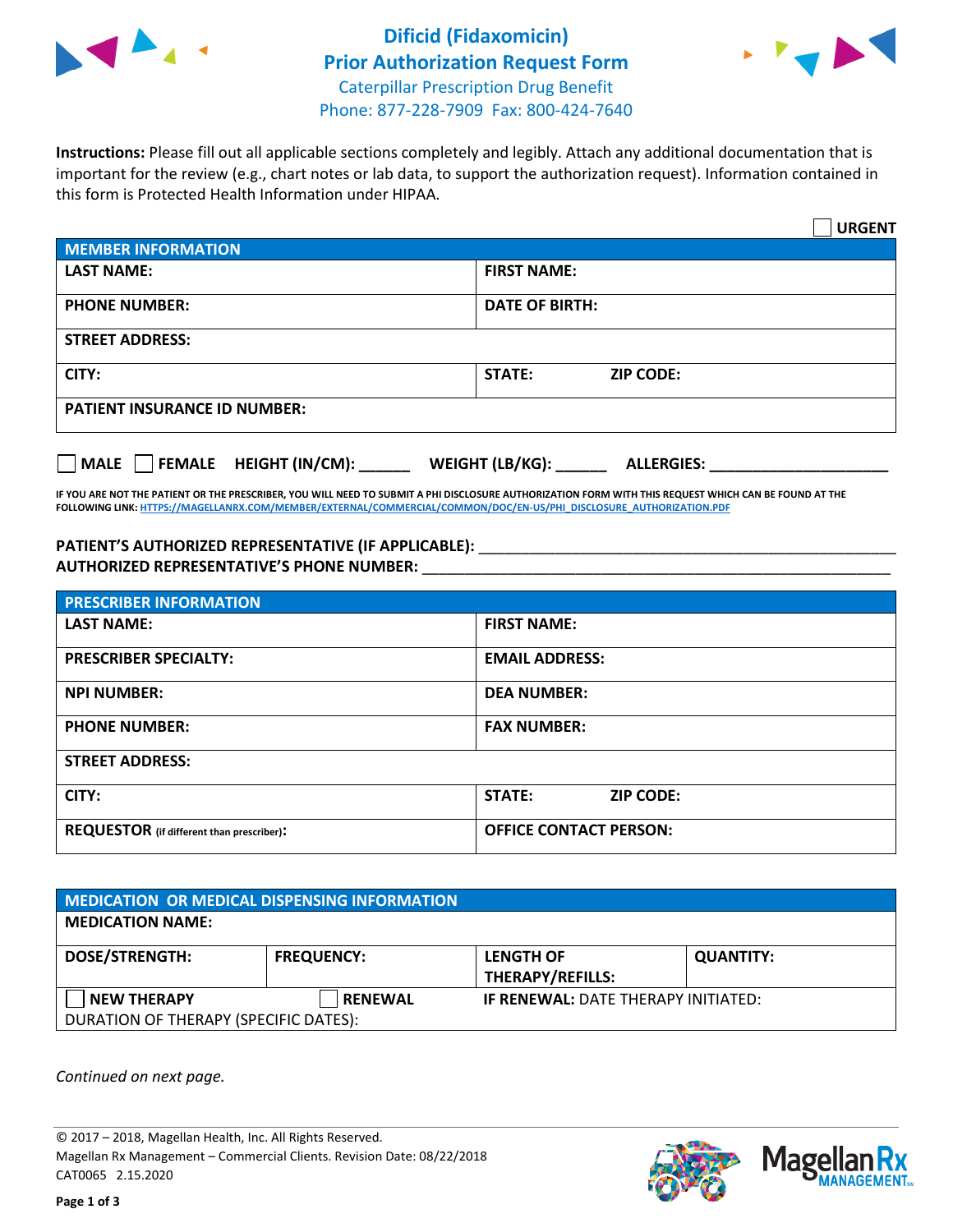



| MEMBER'S LAST NAME: NAME:                                                                                                                                                                                                          | <b>MEMBER'S FIRST NAME:</b>                                                                                                                         |                                                                                                                                                                                                                                |  |  |
|------------------------------------------------------------------------------------------------------------------------------------------------------------------------------------------------------------------------------------|-----------------------------------------------------------------------------------------------------------------------------------------------------|--------------------------------------------------------------------------------------------------------------------------------------------------------------------------------------------------------------------------------|--|--|
|                                                                                                                                                                                                                                    | 1. HAS THE PATIENT TRIED ANY OTHER MEDICATIONS FOR THIS CONDITION?                                                                                  | YES (if yes, complete below)<br>NO                                                                                                                                                                                             |  |  |
| <b>MEDICATION/THERAPY (SPECIFY</b>                                                                                                                                                                                                 | <b>DURATION OF THERAPY (SPECIFY</b>                                                                                                                 | <b>RESPONSE/REASON FOR</b>                                                                                                                                                                                                     |  |  |
| DRUG NAME AND DOSAGE):                                                                                                                                                                                                             | DATES):                                                                                                                                             | <b>FAILURE/ALLERGY:</b>                                                                                                                                                                                                        |  |  |
|                                                                                                                                                                                                                                    |                                                                                                                                                     |                                                                                                                                                                                                                                |  |  |
|                                                                                                                                                                                                                                    |                                                                                                                                                     |                                                                                                                                                                                                                                |  |  |
| <b>2. LIST DIAGNOSES:</b>                                                                                                                                                                                                          |                                                                                                                                                     | <b>ICD-10:</b>                                                                                                                                                                                                                 |  |  |
| □ Clostridium difficile infection                                                                                                                                                                                                  |                                                                                                                                                     |                                                                                                                                                                                                                                |  |  |
| □ Other Diagnosis _________________ICD-10 Code(s): ____________________________                                                                                                                                                    |                                                                                                                                                     |                                                                                                                                                                                                                                |  |  |
|                                                                                                                                                                                                                                    | 3. REQUIRED CLINICAL INFORMATION: PLEASE PROVIDE ALL RELEVANT CLINICAL INFORMATION TO SUPPORT A                                                     |                                                                                                                                                                                                                                |  |  |
| PRIOR AUTHORIZATION.                                                                                                                                                                                                               |                                                                                                                                                     |                                                                                                                                                                                                                                |  |  |
| <b>Clinical information:</b>                                                                                                                                                                                                       | Does the patient have Clostridium difficile toxin present in the stool? $\Box$ Yes $\Box$ No                                                        |                                                                                                                                                                                                                                |  |  |
| Please provide documentation.                                                                                                                                                                                                      |                                                                                                                                                     |                                                                                                                                                                                                                                |  |  |
| Was the patient started on Dificid therapy in an inpatient setting? $\Box$ Yes $\Box$ No                                                                                                                                           |                                                                                                                                                     |                                                                                                                                                                                                                                |  |  |
| Was the patient started on Dificid therapy in an outpatient setting? $\Box$ Yes $\Box$ No                                                                                                                                          |                                                                                                                                                     |                                                                                                                                                                                                                                |  |  |
|                                                                                                                                                                                                                                    | Has the patient had a trial with at least ONE of the following therapies? $\Box$ Yes $\Box$ No                                                      |                                                                                                                                                                                                                                |  |  |
| Vancocin (vancomycin)<br>$\bullet$                                                                                                                                                                                                 |                                                                                                                                                     |                                                                                                                                                                                                                                |  |  |
| Xifaxan (rifaximin)<br>$\bullet$                                                                                                                                                                                                   |                                                                                                                                                     |                                                                                                                                                                                                                                |  |  |
| <b>Flagyl (metronidazole)</b><br>$\bullet$                                                                                                                                                                                         |                                                                                                                                                     |                                                                                                                                                                                                                                |  |  |
| Please provide documentation.                                                                                                                                                                                                      |                                                                                                                                                     |                                                                                                                                                                                                                                |  |  |
|                                                                                                                                                                                                                                    |                                                                                                                                                     |                                                                                                                                                                                                                                |  |  |
| physician feels is important to this review?                                                                                                                                                                                       | Are there any other comments, diagnoses, symptoms, medications tried or failed, and/or any other information the                                    |                                                                                                                                                                                                                                |  |  |
|                                                                                                                                                                                                                                    |                                                                                                                                                     |                                                                                                                                                                                                                                |  |  |
|                                                                                                                                                                                                                                    |                                                                                                                                                     |                                                                                                                                                                                                                                |  |  |
|                                                                                                                                                                                                                                    |                                                                                                                                                     |                                                                                                                                                                                                                                |  |  |
| Please note: Not all drugs/diagnosis are covered on all plans. This request may be denied unless all required                                                                                                                      |                                                                                                                                                     |                                                                                                                                                                                                                                |  |  |
| information is received.                                                                                                                                                                                                           |                                                                                                                                                     |                                                                                                                                                                                                                                |  |  |
| ATTESTATION: I attest the information provided is true and accurate to the best of my knowledge. I understand that<br>the Health Plan, insurer, Medical Group or its designees may perform a routine audit and request the medical |                                                                                                                                                     |                                                                                                                                                                                                                                |  |  |
| information necessary to verify the accuracy of the information reported on this form.                                                                                                                                             |                                                                                                                                                     |                                                                                                                                                                                                                                |  |  |
|                                                                                                                                                                                                                                    |                                                                                                                                                     |                                                                                                                                                                                                                                |  |  |
|                                                                                                                                                                                                                                    | Prescriber Signature or Electronic I.D. Verification: ___________________________                                                                   | Date: the control of the control of the control of the control of the control of the control of the control of the control of the control of the control of the control of the control of the control of the control of the co |  |  |
|                                                                                                                                                                                                                                    | <b>CONFIDENTIALITY NOTICE:</b> The documents accompanying this transmission contain confidential health information that is legally privileged. If  |                                                                                                                                                                                                                                |  |  |
|                                                                                                                                                                                                                                    | you are not the intended recipient, you are hereby notified that any disclosure, copying, distribution, or action taken in reliance on the contents |                                                                                                                                                                                                                                |  |  |
| of these documents is strictly prohibited. If you have received this information in error, please notify the sender immediately (via return FAX)<br>and arrange for the return or destruction of these documents.                  |                                                                                                                                                     |                                                                                                                                                                                                                                |  |  |

© 2017 – 2018, Magellan Health, Inc. All Rights Reserved. Magellan Rx Management – Commercial Clients. Revision Date: 08/22/2018 CAT0065 2.15.2020